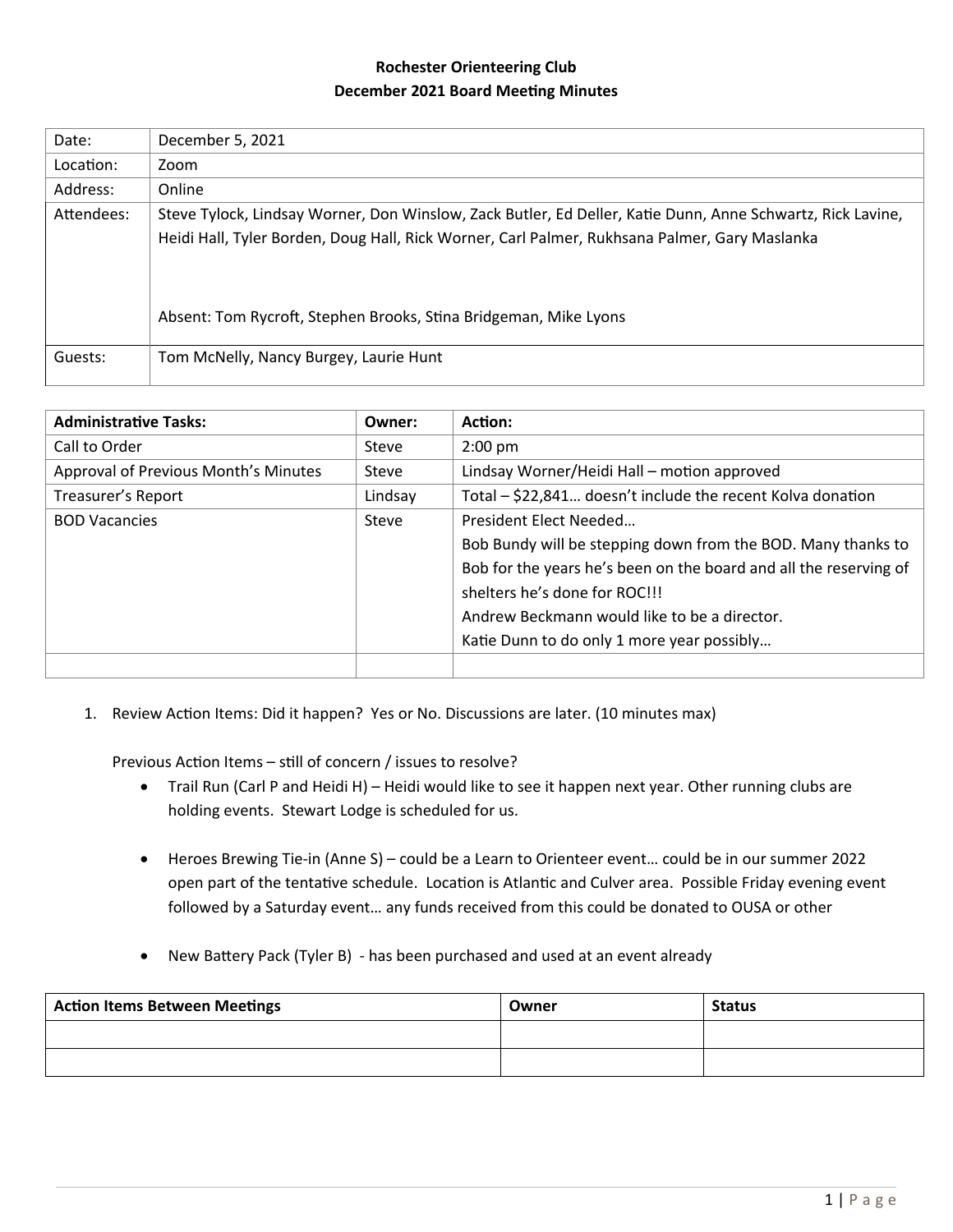| <b>Motion</b> | 1 <sup>st</sup> /2 <sup>nd</sup> | <b>Votes</b> |
|---------------|----------------------------------|--------------|
| None pending  |                                  |              |
|               |                                  |              |
|               |                                  |              |

### 2. Status Reports (15 minutes)

- COMMUNICATIONS (Website, newsletter, social media and publicity) The Meetup website is our only paid way of promoting the club, but it's hard to justify the cost because we don't know how many come to the club because of it… \$200 per year, but we have the funds to continue this. We could also pay for Facebook boosts.
- PERMANENT COURSES AND MAP SALES (Maintaining perm. courses (PCs), putting together PC packets, distributing PC packets and other maps to sellers and by mail. We could be soliciting seasonal map hike courses from members that could be put on website for member use and training. – many maps have been sold off the website and Wild Wings… 13 certificates sent out and 6 for Genesee County

## ROC Permanent Course Map Report

Mid December 2020 to Now (including 2 envelopes being sent this week with 4 in one and 1 in 1)

Sent out 13 certificates for PO plus 6 for Genesee County Park

| 2021              | DE - East | DE - West | Mendon | Letchworth | Webster | total |
|-------------------|-----------|-----------|--------|------------|---------|-------|
| <b>From WEB</b>   | 14        | 12        | 25     | 15         | 14      | 83    |
| <b>Wild Wings</b> |           |           | 40     |            |         | 40    |
| Friends of        |           |           |        | 0          |         | 0     |
| Letchworth        |           |           |        |            |         |       |
| <b>Total maps</b> |           |           |        |            |         | 123   |
|                   |           |           |        |            |         |       |

| 2020              | DE - East | DE - West | Mendon | Letchworth | Webster | total |
|-------------------|-----------|-----------|--------|------------|---------|-------|
| <b>From WEB</b>   | 12        |           | 26     | 14         | 10      | 69    |
| <b>Wild Wings</b> |           |           | 52     |            |         | 52    |
| <b>Friends of</b> |           |           |        | 150        |         | 150   |
| Letchworth        |           |           |        |            |         |       |
| Map shop          |           |           | 10     | 10         |         | 20    |
| Total maps        |           |           |        |            |         | 291   |
|                   |           |           |        |            |         |       |

 LOCAL MEETS (Staffing and execution of local meets. Course setting and consultation services/course oversight) – see below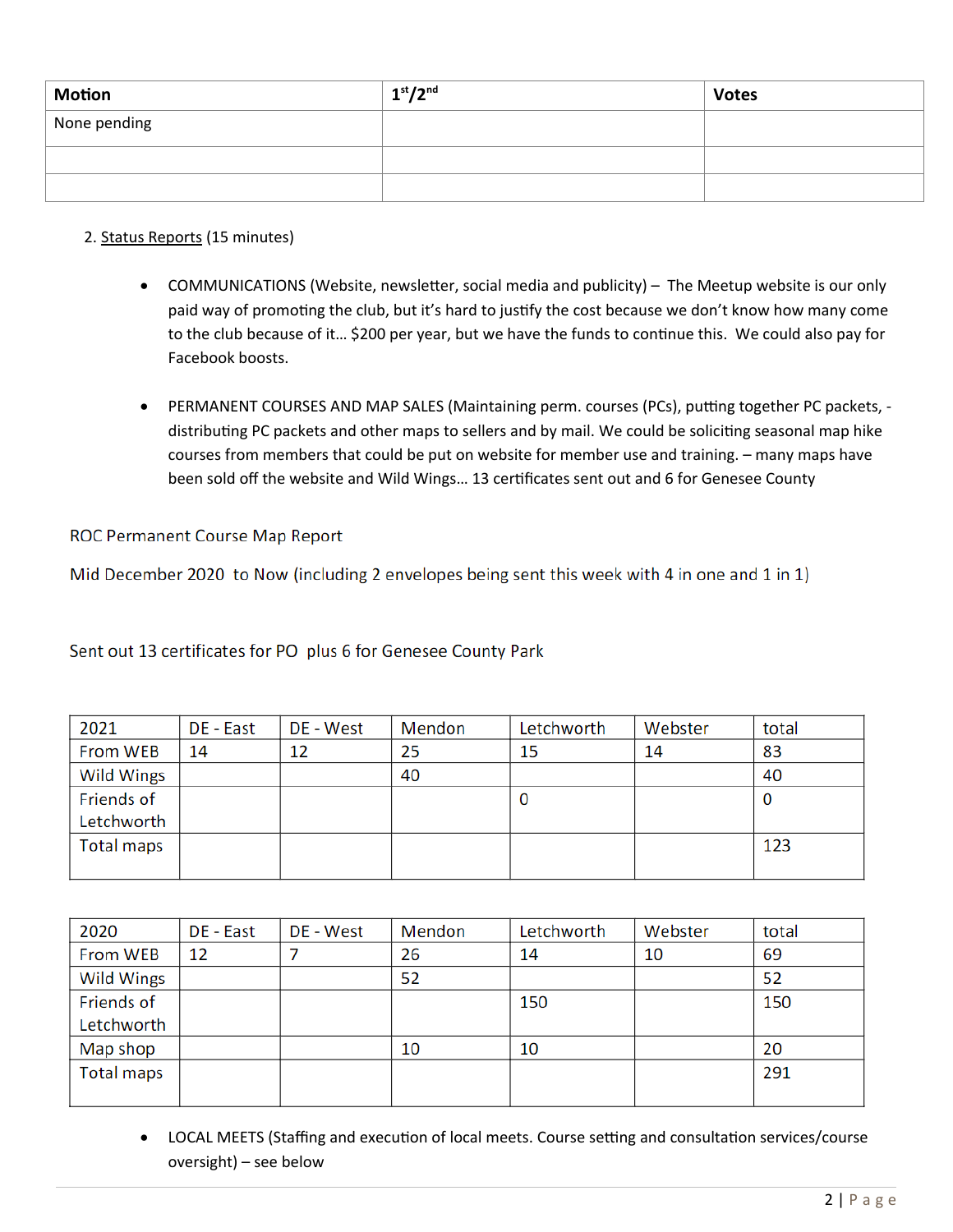- EQUIPMENT (Meet equipment inventory/storage and purchases. Keeping the garage in order) in late winter or early spring batteries to be replaced for the units before our May event
- FINANCE (Annual and long-term budget, meet fees, and donations to other organizations) \$22,841
- SCHEDULING (Mapping projects, OCAD updates, "A" meets and annual club schedule) see below
- MAPPING (Mapping projects, OCAD updates) trying to get Mark Domine to map at Stony Brook, we may need to consider other mappers…. Or we may need to field check ourselves

### **3. Active Discussion/Action Items** (5 minutes)

### **4. New Business** (30 minutes):

**Kolva Donation and Memorial:** Family made a \$3,000 donation to club, also need a plan to memorialize Carl's love of the sport and club…. Use majority of the funds for Stony Brook map, a bench memorial at Durand may not be viewed by family much as they are out of town now, we could do a plaque on a Permanent Control marker, or use funds toward orienteering in Education…. Motion to add Tom Cornell and Karl and Mary Kolva plaques to the Mendon bench… unanimous decision

**Kolva Award –** One nomination from Don Winslow: Daniel Burgey…Lindsay/Rick W made a motion to award Daniel Burgey the Kolva Award, motion was approved, Lindsay suggested a \$100 limit to purchase something to be reimbursed

**New Battery Pack:** Existing is 10 years old, Tyler to replace.

**NRE and Billygoat 2022:** Rick updated us. Follow website for details.

**2023 Masters Championship:** This is on the planning calendar … Partnering with BFLO… possible hunting concerns. This would be 2 classic events.

**Schedule 2022:** 17-18 events… a little less than "full," Ski-O events not included. We need to have preset ski-O courses all set to have an event at a moment's notice… Katie (Mendon/Webster) and Lindsay (Durand) are willing to help, USYNLIG could also be used. Genesee County Park (Rick/Linda) is interested in having an event, but there are 5 other places already that groom…avoid dates for other state Ski O events in NYS. Let Stina know as well. Cumming Nature Center will probably be holding their Nordic Fest as well.

**Board Membership 2022 -** … need a president for 2022 to hold the 4 meetings and "not much more"

**Winterfest: January 9th…** we should have a presence, we can reuse a previous course

#### **On the table:**